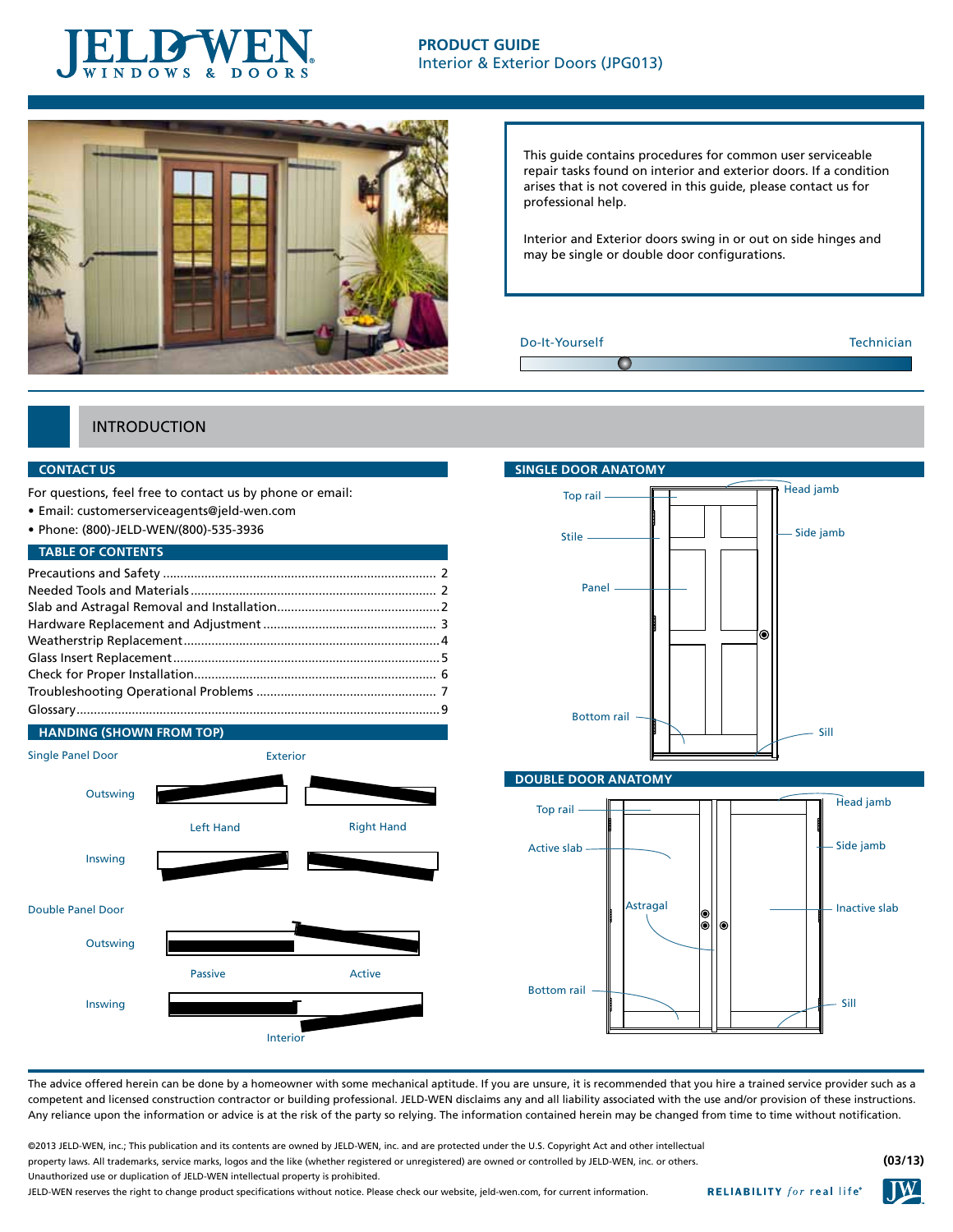

• Pliers/side cutters

# PRECAUTIONS and SAFETY

- Follow all manufacturers' instructions and labels.
- Use proper and safe equipment and precautions when cleaning and servicing the exterior side of patio doors above ground level.
- Insect screens are not security devices and will not prevent a child, other person, or pet from falling through.
- Use sharp tools with care to avoid damage to wood surfaces.

# Needed tools and materials

• Utility knife • Putty knives • Allen wrenches • Power drill with

## **needed Tools**

- **Note! Each tool is not required for every task.**
- • #2 Phillips head, square drive, and/or flat head screwdrivers
- • Hammer
- • Nail set/punch
- • Tape measure
- • Level
- bits
- • Chisel
- • Gloves

# • Use extra care when driving screws near glass unit to avoid breakage.

- Use caution when tightening screws to avoid stripping the screw holes.
- Slab removal can be awkward and could cause physical injury or product damage; we recommend the help of a second person.

# **needed materials**

- • String
- • Tape
- • Pencil & paper
- • Scissors
- • Brad nails
- • Shims
- • Replacement parts

For Hardware Replacement: • Wooden toothpicks or dowels

- • Wood glue
- • Wood putty
- Fine sandpaper
- • Finishing supplies
- • Silicone sealant

# slab and astragal REMOVAL and INSTALLATION

**Because slab removal can be awkward and could cause physical injury or product damage, we recommend the help of additional people.** 

- 1. Open slab about half way and hold steady with the help of a second person.
- 2. Only inswing standard door hinges have removable hinge pins. With a small screwdriver or nail punch and hammer, drive hinge pin from bottom hinge, then working up to



the top hinge. Doors with automatically closing hinges or outswing doors require removing the screws from one side of the hinge to remove the slab. Take extra precautions when removing the spring loaded automatically closing hinges.

- 3. Remove slab from frame.
- 4. To install slab, perform removal steps in reverse order.

# **astragal replacement**

- 1. Open the active slab. 2. Remove the screws
- that attach the astragal.
- 3. If the astragal doesn't come off, there may be adhesive tape holding it in place. If so, carefully score the joint between the astragal and the slab.
- 4. Remove the astragal.
- 5. Fasten the new astragal through the pre-drilled holes in the same location as the old astragal.
- 6. Install a foam wedge on the passive slab at the bottom with the thick part against the leg of the astragal as shown.





2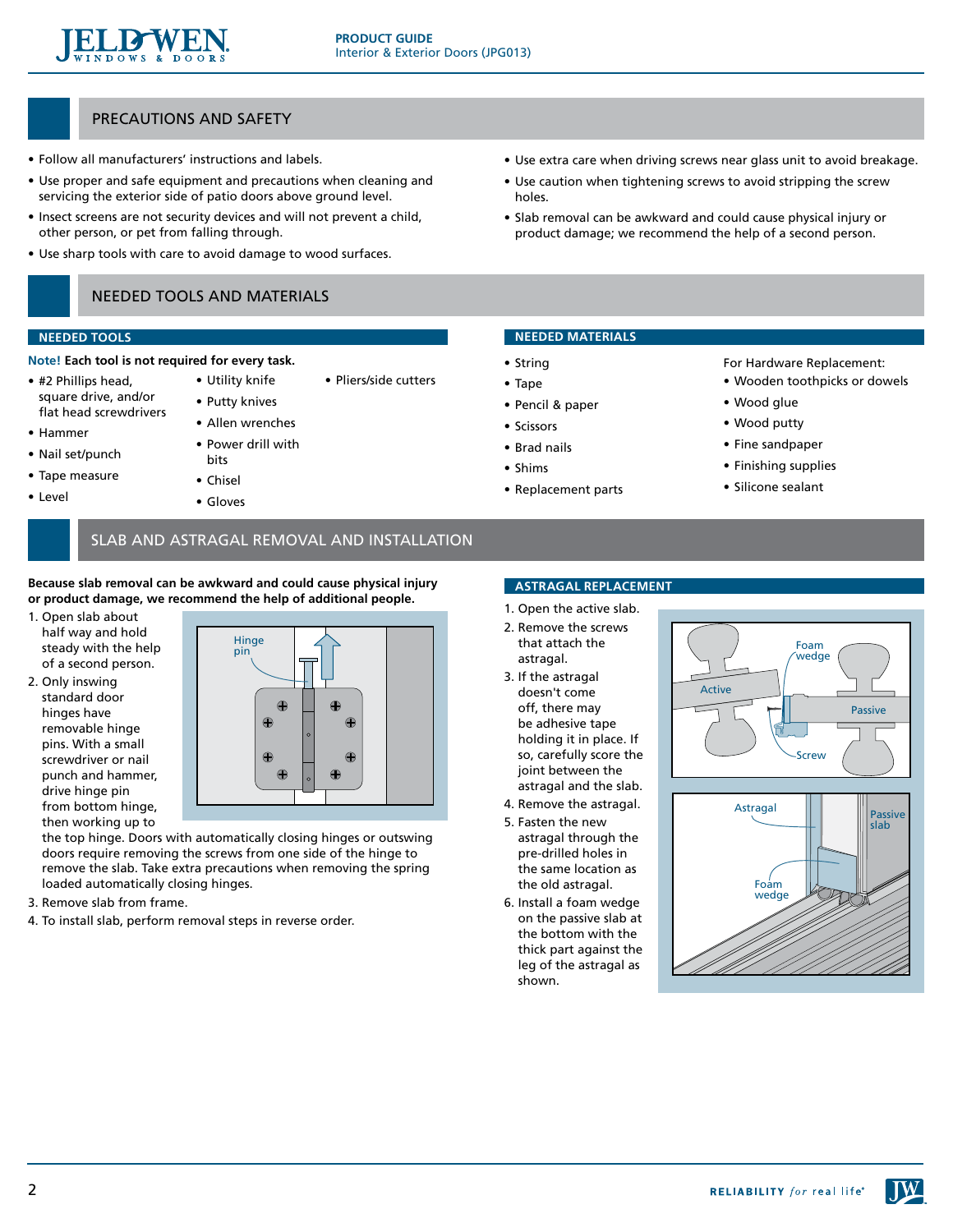

# hardware REPLACEMENT and adjustment

## **HARDWARE TYPES**

- Metal hardware offers functionality, aesthetic appeal and resistance to corrosion but is not totally corrosion proof.
- Plastic hardware offers high resistance to the elements however, over time it can deteriorate from ultraviolet light, heat, cold, and chemical exposure.
- Brass hardware has a special protective film to reduce/eliminate polishing and requires special care.
- See our complete Care and Maintenance document at www.jeld-wen.com for more information on cleaning and lubricating hardware.

Screw hole repair and hardware alignment, or realignment, are common tasks for any hardware replacement component. Follow these instructions if screw holes become stripped and/or if hardware no longer functions properly due to misalignment.

# **Screw Hole Repair (in wood only)**

- 1. Cut wooden toothpicks or appropriate sized wood dowel to fit screw hole just below wood surface.
- 2. Fill screw hole with wood glue.
- 3. Insert toothpicks or dowel and let dry.
- 4. Fill to surface with wood putty and let dry.
- 5. Sand smooth and refinish and let dry.
- 6. Drill the new pilot hole.

# **Hardware Alignment (in wood only)**

Misalignment can happen if screws have become stripped and cannot be tightened. This alignment will create new screw holes.

- 1. Remove hardware.
- 2. Repair screw holes according to the procedure above.
- 3. Mark new screw holes as follows:
	- Lay hardware in position and hold in place.
	- Mark new screw locations through screw holes.
	- Remove hardware and set aside.
- 4. Drill pilot holes with 1/16" drill bit at new marked screw hole positions no deeper than screw length.
- 5. Install hardware.
- 6. Test operation; if not operating properly, call us for assistance.

**Tension** 

## **hinge replacement and adjustment**

## **replacement**

- 1. Remove slab.
- 2. Remove hinge plates from slab.
- 3. Repair screw holes as instructed above if stripped.
- 4. Install new hinge plates in the same locations.
- 5. Reinstall slab.

## **Adjustment (spring hinges only)**

- 1. Close door.
- 2. Insert the provided hex wrench so that it can be rotated clockwise.
- 3. Rotate hex wrench 1/4 turn and insert tension pin loosely into tension hole.
- 4. Remove hex wrench and try closing force.
- 5. Repeat steps until closing force is adequate but do not



rotate past 3 holes on 180 $^{\circ}$  openings or 4 holes on 90 $^{\circ}$  openings.

### **Blinds Between the glass**

For easiest operation, keep the slats in a fully open position while operating. **Adjustments**

- 1. If the operator comes off of the track, hold the operator at a sharp angle to the glass and reinsert the two legs under the track opening.
- 2. Re-couple the operator magnets.

## **Re-couple Operator Magnets**

- 1. Slide the operator past the half-way engagement point until the first click.
- 2. Full travel blinds will fully engage when you hear the first click. Half travel (those units with a single side operation) will require you to continue moving the operator up until you hear the second click. This will ensure the magnets are fully engaged.

# **Mechanism replacement**

#### Raise and Lower mechanism

- 1. Place a piece of cardboard between the slide mechanism and the glass to help release the magnets.
- 2. Tilt the mechanism toward you, and remove the mechanism. It may require a strong tug to break the magnetic bond.
- 3. Before replacing the new slide mechanism, ensure the glass is clean.
- 4. Insert the tabs underneath the lip of the inner frame and raise the slide to the top until the magnets engage.
	- a. Full travel blinds will fully engage when you hear the first click.
	- b. Half travel (those units with a single side operation) will require you to continue the travel of the operator up until you hear the second click. This will ensure the magnets are fully engaged.
- 5. Check for proper operation. Remove and reinstall if necessary. Tilt mechanism
- 1. Move the top helix to the left side. Moving the slider magnet on the outside of the glass can do this. The helix tilt operator has a magnet set which will follow the magnet inside the slide mechanism.
- 2. Clean the glass attaching area.
- 3. Peel off the tape on the back of the slider.
- 4. Before application, push the magnet to the left of the slider. Ensure the slider is facing the right direction (there is a long horizontal gap at the top that allows the magnet housing to slide along the base).
- 5. Let the magnet be attracted to the left side of the magnet, which is inside the glass. Make sure the slide is horizontal.
- 6. Push the slide against the glass firmly on the tape area, as the adhesive works under pressure.

## **Threshold adjustment (adjustable thresholds only)**

**Note! Adjusting the threshold may break sealant joints at the ends and/or interfere with the foam wedges if installed. Adjust threshold, then replace these components as necessary. See "Foam Wedges" in the Weatherstrip Replacement section below for details.**

Adjustable thresholds will have adjustment screw covers or exposed screws on the top where the door slab contacts the threshold when closed. Verify the sweep properly contacts the threshold with 1/8" compression as shown. If adjustment is needed, use a flat head screwdriver to remove screw covers. Turn all screws clockwise to adjust up; counterclockwise to move down until desired height is achieved and the threshold is level.



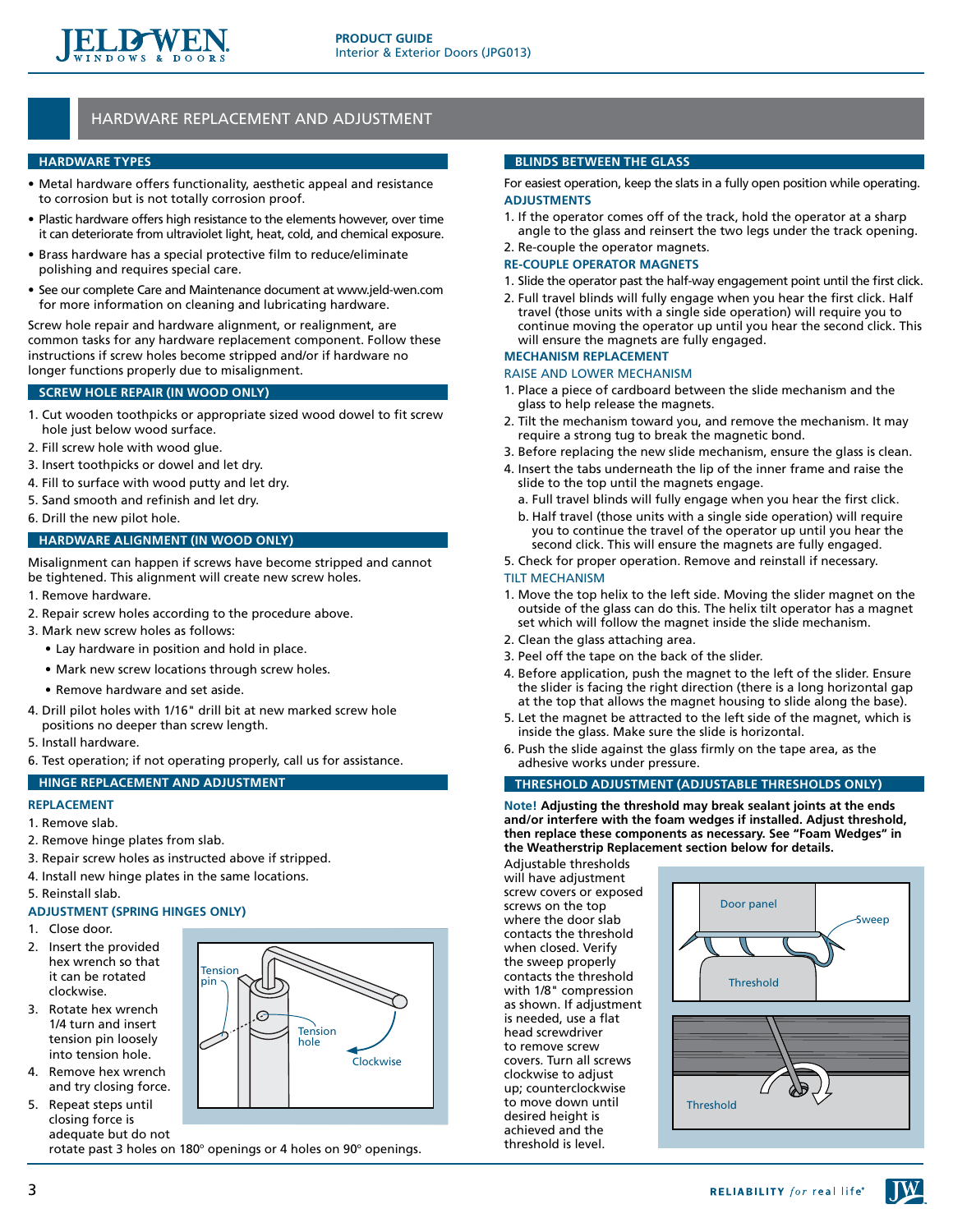

# weatherstrip REPLACEMENT

# **Ordering New Weatherstrip**

Weatherstrip gaskets and foam wedges are critical to water and air infiltration control. Check placement and quality of weatherstrip. Replace if damaged.

Fire-rated doors require specific weatherstrip. Please contact us if replacing weatherstrip in a fire-rated door.

Doors will have weatherstrip in the frame where the slab(s) are when normally closed. Some doors have a sweep attached to the bottom of the operating panel where it contacts the threshold. Double doors will have weatherstrip in the astragal.

- 1. Determine amount needed by measuring each piece to be replaced. Note the location on the door of each type of weatherstrip.
- 2. For each type of weatherstrip, add all measurements, then add an additional 10%.
- 3. Round up to the nearest foot.
- 4. Fill out the following table.

| <b>Information for Replacement Weatherstrip</b> |  |  |
|-------------------------------------------------|--|--|
| <b>Product Identification</b>                   |  |  |
| <b>Weatherstrip Location</b>                    |  |  |
| Weatherstrip Type                               |  |  |
| Color                                           |  |  |
| <b>Amount Needed</b>                            |  |  |

5. Purchase new weatherstrip from a local supplier.

# **Frame/Threshold/Astragal/Mullion Weatherstrip**

When replacing both the side and the head weatherstrip in the frame, install head weatherstrip first. Astragal weatherstrip runs vertically along the astragal (between the two slabs of double doors).

- 1. Open active panel.
- 2. Grip weatherstrip and gently pull out of kerf.

When replacing frame weatherstrip, if applicable, trim and overlap the new weatherstrip in the same way as the old weatherstrip.

- 1. Cut new weatherstrip to length.
- 2. Work the attachment barb into the kerf from one end to the other.





# **Possible Weatherstrip Locations on Double Doors**

## **Door Sweep (Inswing doors only)**

The door sweep is mounted on the bottom of the door slab and fills the gap between the threshold and the slab. Due to continual contact with the threshold, the door sweep may lose its shape and cease to provide an effective seal.

- 1. Remove slab.
- 2. Lay slab on flat padded work surface.
- 3. Remove staples in door sweep with needle nose pliers or side cutters.
- 4. Pull door sweep loose by starting at one end and working to the other.
- 5. Clean old sealant off rail with putty knife.
- 6. Trim new door sweep to same length as the existing one.



- 7. Cover face (the side with the barbs) of new door sweep with silicone sealant.
- 8. Work attachment barbs into kerfs from one end of the panel to the other.
- 9. Secure sweep to the door panel with staples and wipe off sealant squeeze-out. Seal the sweep on both ends with silicone sealant. Reinstall slab.

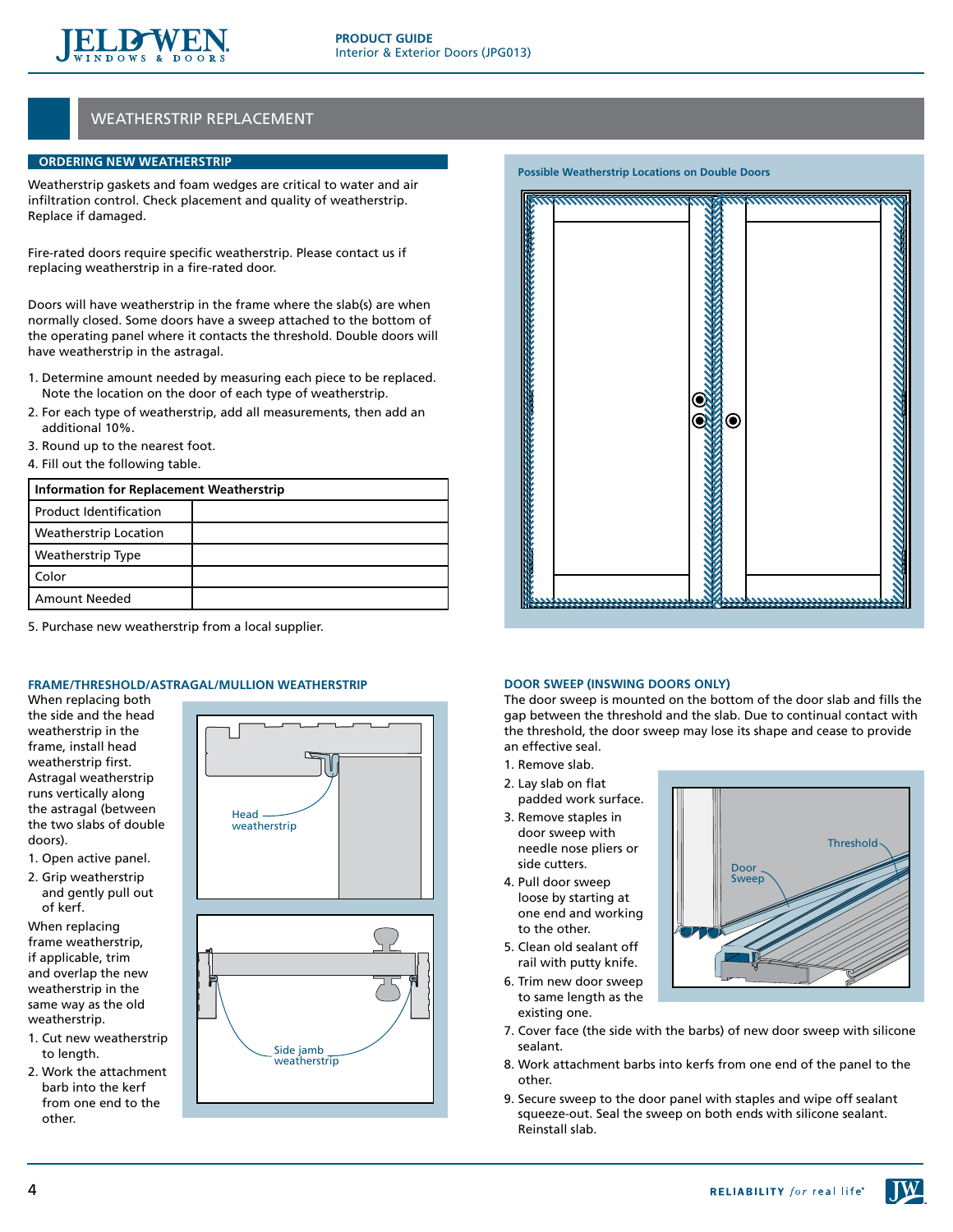

# weatherstrip REPLACEMENT - continued

# **Astragal Weatherstrip**

- 1. Open active door all the way.
- 2. Locate the accessible weatherstrip.
- 3. Grip weatherstrip and gently pull out of kerf.
- 4. Cut new weatherstrip to length.
- 5. Work the attachment barb into the kerf from one end to the other.



## **Foam wedges**

The foam wedges are used to complete the weatherstrip seal, at each bottom corner of the operating door slab(s). Doors are provided with one of two types of wedges. One has an up-turned L-shaped leg and the other doesn't (shown). Contact us for the appropriate replacement. For both types, the thin edge faces the edge of the door as it swings closed. Apply a bead of sealant



(remove old sealant first if necessary) at the intersection of the jambs, brickmoulds, thresholds and floor as shown.

# glass insert replacement

# **Remove Old Glass insert**

**Note! Handling glass can be dangerous. Glass inserts can be heavy and awkward. Use additional help and always wear protective clothing.**

- 1. If the old insert has screw plugs over the screw heads in the interior frame, drive a drywall screw into the screw plug until it is loose from the hole. Remove all remaining screw plugs in the same manner.
- 2. Support the glass insert while removing screws to keep it from falling. Remove the screws from the interior frame from the bottom up.
- 3. When all the screws are removed, slide the edge of a putty knife between a top corner of the interior frame and door. Work around the entire perimeter until the interior frame is loose.



- 4. Repeat this procedure around the exterior frame. Remove the glass insert and set aside in a safe location.
- 5. Clean both sides of the door where the new glass insert will contact the panel with a clean rag dampened with paint thinner. Remove all the old weatherstrip and then wipe again with a clean rag.

## **Install New Glass insert**

**Note! The exterior frame is attached to the glass and does not have holes; the interior frame has screw holes.**

- 1. Remove packaging materials from the new insert. If shipping screws are holding the unit together, separate the interior and exterior frames by loosening screws. Leave the screws in the interior frame and set aside. Additional screws are provided to complete assembly.
- 2. Place the lower portion of the exterior frame and glass on the lower edge of the door opening. Horizontally center the frame and glass into the opening and tilt up until the frame is flush against the door.
- 3. Position the interior frame in the opening using the press fit alignment pins located on the frame.
- 4. Secure the frame halves together by driving the screws through the interior frame and into the exterior frame with a Phillips head screwdriver until



snug. Power drivers can be used on the lowest torque setting. Screws must then be checked with a hand screwdriver.

- 5. Finishing instructions are provided on the label attached to the door glass. Please read this BEFORE removing the label.
- 6. Insert the provided screw hole plugs over all exposed screw heads.
- 7. Clean glass with mild soap and water.

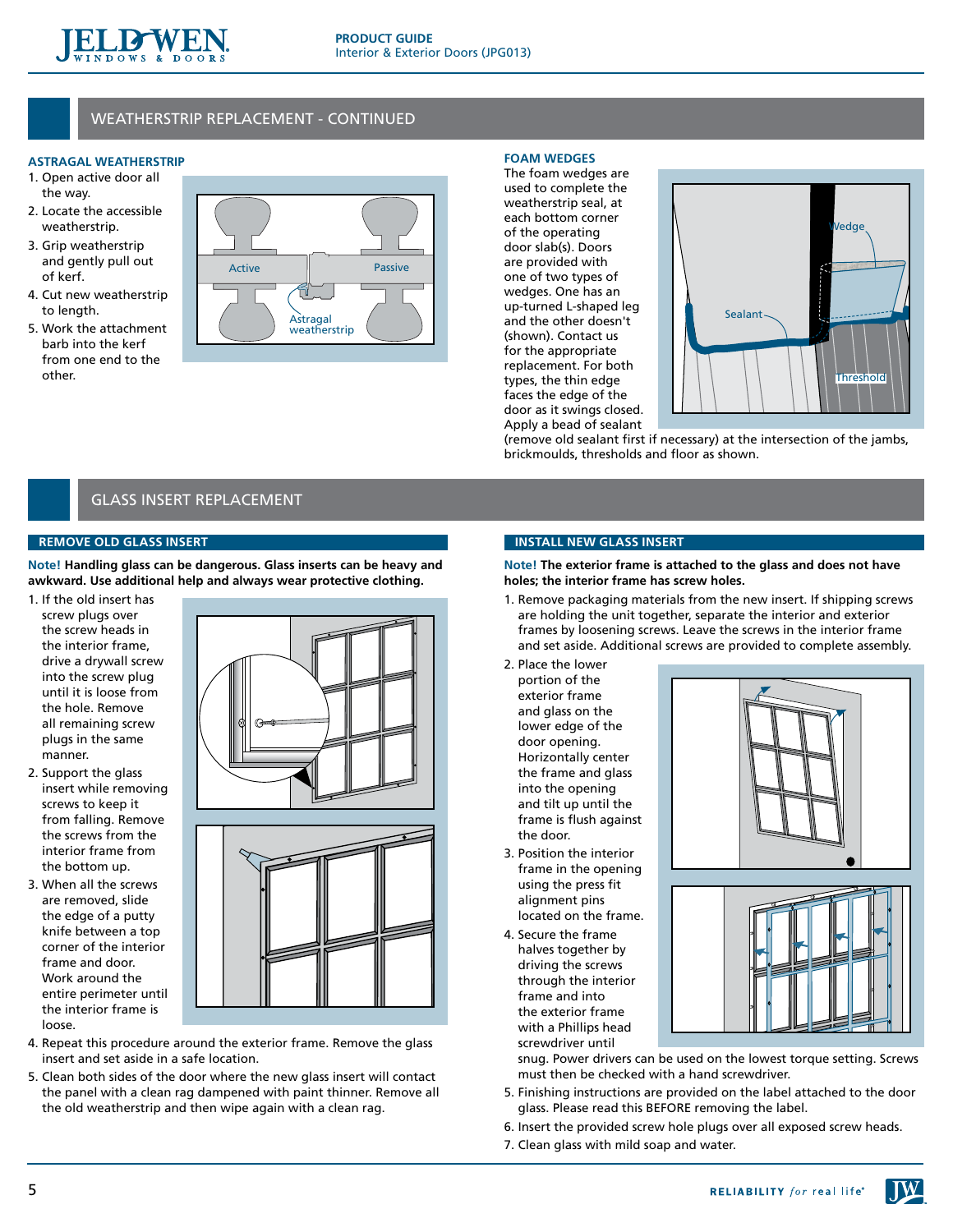

# proper door installation

- Proper installation is essential for keeping doors operating smoothly. If a door fails to operate properly, an inspection is necessary to determine if it was installed correctly.
- • A contractor or installer can assist in determining the cause of a door being "out of specification" and possibly correct it. Door problems due to improper installation are usually not covered by the manufacturer's warranty. For installation instructions, contact us or your supplier.
- The specifications and measurements referenced in this guide are taken from ASTM E2112 Standard Practice for Installation of Exterior Windows, Doors and Skylights.

**Note: These instructions do not address inspection for proper "water tightness" or flashing where the product integrates with the structure. A "water tight" inspection requires removal of the exterior siding and interior trim around the door. Seek professional assistance regarding this issue.**

## **Level indicator**

Accurate measurements are essential in determining level and plumb. Most carpenters' levels have several bubble level indicators, making it possible to measure all parts of the door.

Examine the horizontal indicator. If the bubble is centered between the lines of the indicator, it is level.

If the bubble is not exactly centered, measure how far "out of level" or "out of plumb" by maneuvering the end of the level until the bubble is exactly centered. Measure the farthest gap between the level and the surface. On a 4' level (or longer), the gap must not exceed 1/4", or the surface is out of level/plumb.



# **Square**

Measure frame from top left to bottom right corner and from top right to bottom left corner. If measurements differ by 1/8", unit is out-ofsquare.



#### **Level and Plumb**

For plumb, place level against each side jamb or use a plumb bob. For level, place level against head jamb and sill.



#### **Frame Twists**

Attach two pieces of string to frame, corner to corner. If there is a gap between strings at center point larger than 1/8", the frame is not flat. Repeat by switching strings and re-measuring.



## **Proper Shimming**

Measure width of frame at top, center, and bottom. If any two measurements differ more than 1/16", the frame is over or under shimmed. Repeat process and measure height of frame.

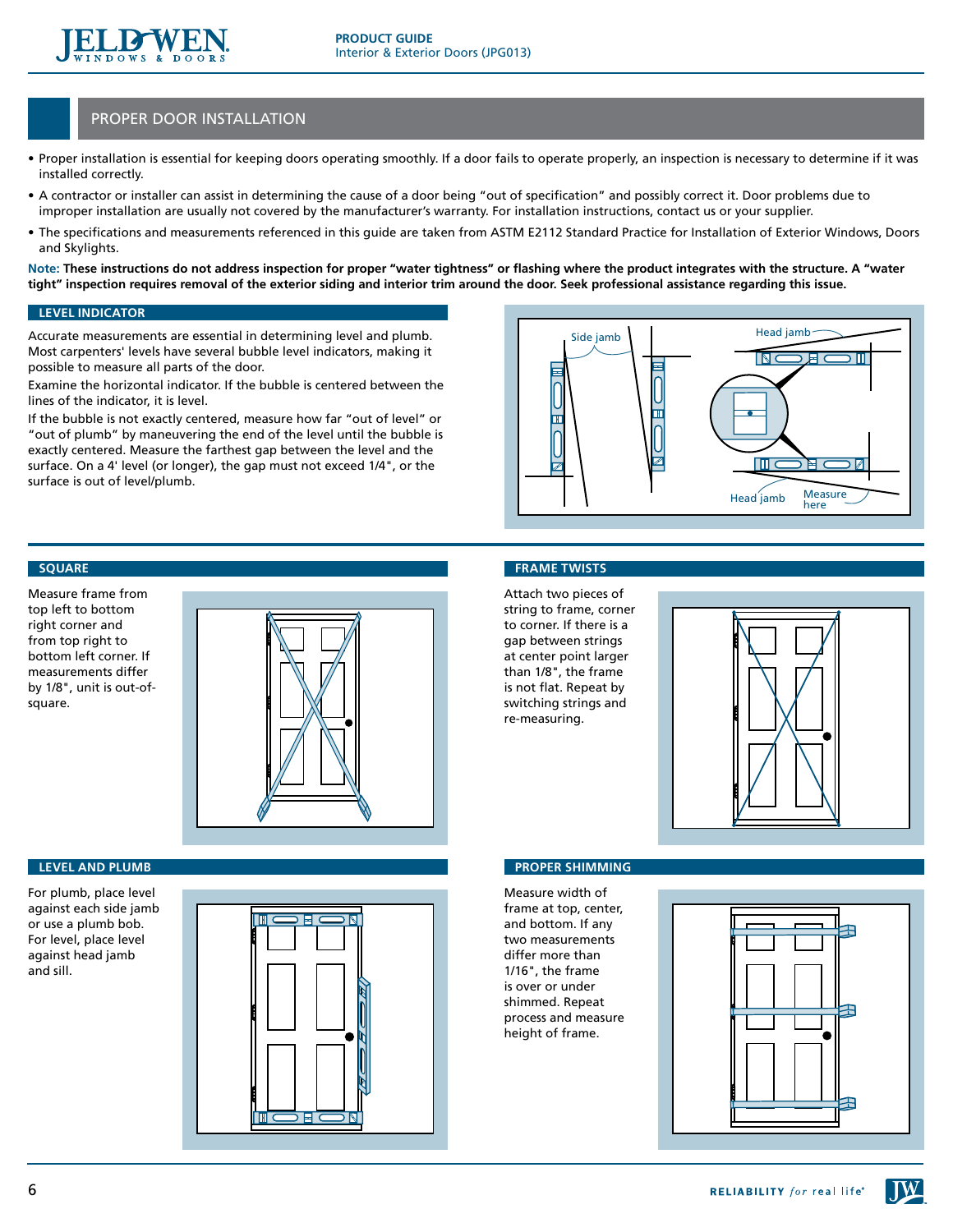

# proper door installation - continued

# **Straight Side Jambs**

Place level against inside of side jamb. Look for gaps anywhere between level and side jamb. Repeat steps for other side jamb.



# **Frame/slab Bow**

Inspect interior and exterior frame jambs, or stiles/rails of slab (not glass) to determine if bowed.

- 1. Cut piece of string slightly longer than height of frame or slab.
- 2. Pull tightly and stretch string to upper and lower corners of jambs, or, stiles or rails of slab. Tape securely.



3. Look for gap between string and frame or slab. If gap measures more than 1/4" at any point, the slab is bowed.

# troubleshooting operational problems

**Note! Please check each possible cause, including verifying proper installation, before contacting us for assistance.**

| <b>PROBLEM</b>                                 | <b>POSSIBLE CAUSES</b>                    | <b>POSSIBLE SOLUTIONS</b>                                      |
|------------------------------------------------|-------------------------------------------|----------------------------------------------------------------|
| Door will not<br>open                          | Knob locked                               | Make sure lock is in unlocked position, try again              |
|                                                | Obstructions                              | Remove obstructions/shipping blocks                            |
|                                                | Slab damaged                              | Repair or replace slab                                         |
|                                                | Lockset damaged or broken                 | Replace lockset                                                |
|                                                | Strike plate loose or damaged             | Tighten if loose, replace if damaged                           |
|                                                | Improper installation                     | Inspect installation                                           |
| Door will not<br>close                         | Threshold dirty or damaged                | Clean threshold then lubricate with silicone spray on cloth    |
|                                                | Deadbolt in locked position               | Make sure lock latch is in unlocked position, try again        |
|                                                | Obstructions                              | Remove obstructions/debris/shipping blocks                     |
|                                                | Strike plate loose or damaged             | Tighten if loose replace if damaged                            |
|                                                | Lock strike plate misaligned              | • Realign. Create new screw holes and chisel bore if necessary |
|                                                |                                           | • Make shoot bolt lock strikes flush to sill (double doors)    |
|                                                | Weatherstrip loose or damaged             | Reattach If loose, replace if damaged                          |
|                                                | Frame bowed                               | Inspect Installation                                           |
|                                                | Improper installation                     | Inspect installation                                           |
| Door swings                                    | Slab not plumb                            | Inspect Installation                                           |
| open by itself                                 | Hinge plates not flush with frame or slab | Make hinge plates flush                                        |
|                                                | Hinge screws not flush with hinge plates  | Ensure proper hinge placement; tighten screws                  |
| Uneven reveal<br>(gap) between<br>slab & frame | Slab(s) not aligned properly              | • Adjust threshold if adjustable                               |
|                                                |                                           | • Make hinge plates flush (hinged doors)                       |
|                                                |                                           | • Ensure proper hinge placement (hinged doors)                 |
|                                                | Improper installation                     | Inspect installation                                           |
| Door stuck<br>shut                             | Slab(s) misaligned                        | Remove obstructions/shipping blocks                            |
|                                                | Slab painted to weatherstrip              | Un-stick painted-over weatherstrip                             |

 $J\mathbf{W}$ 

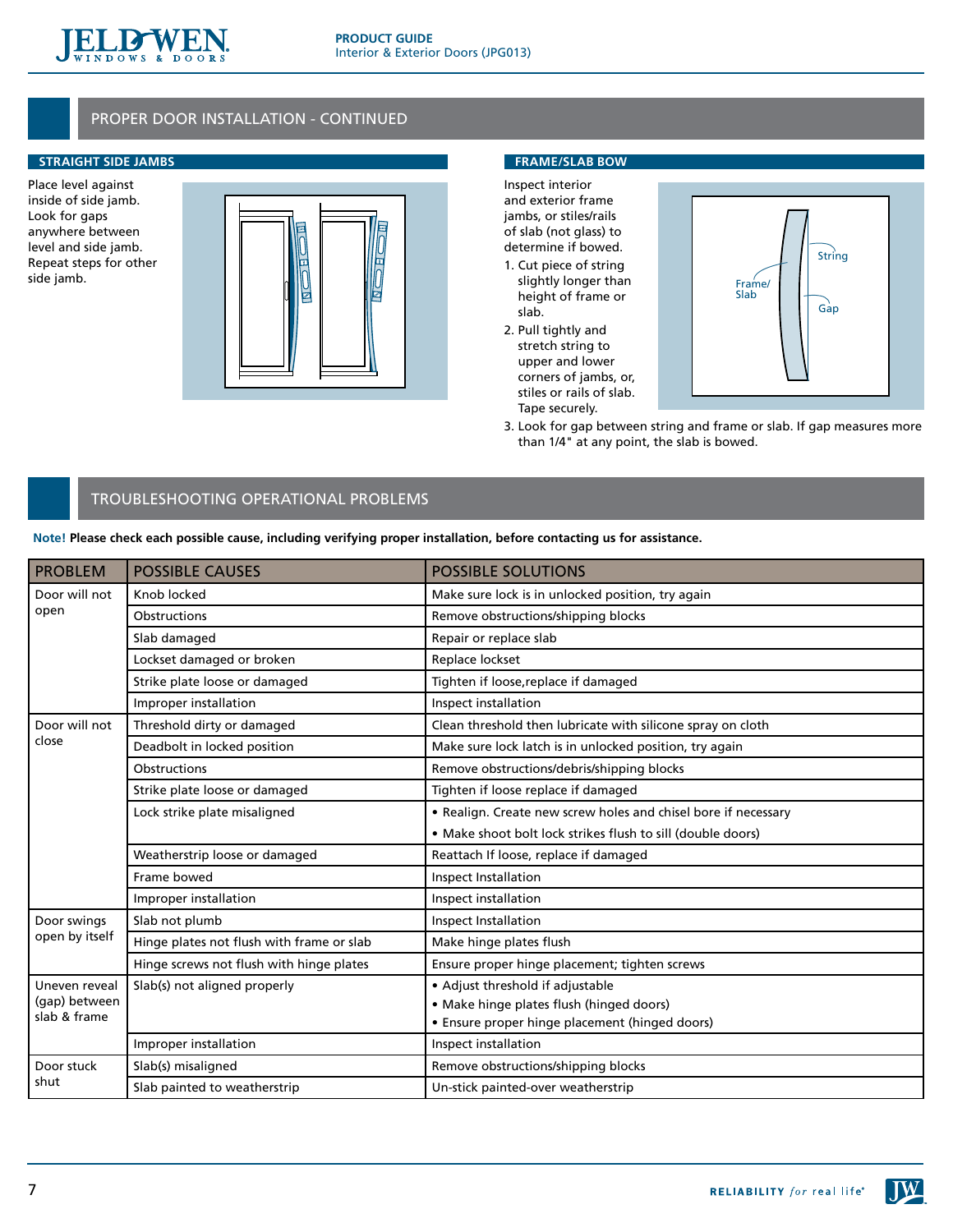

| <b>PROBLEM</b>                               | <b>POSSIBLE CAUSES</b>                                                           | <b>POSSIBLE SOLUTIONS</b>                                                                                                                          |
|----------------------------------------------|----------------------------------------------------------------------------------|----------------------------------------------------------------------------------------------------------------------------------------------------|
| Door will not<br>lock                        | Lock misaligned                                                                  | • Align lock strikes                                                                                                                               |
|                                              |                                                                                  | • Make shoot bolt lock strikes flush to sill (double doors)                                                                                        |
|                                              | Improper installation                                                            | Inspect installation                                                                                                                               |
| Door squeaks                                 | No lubricant on hinges                                                           | Lubricate all hinges with light oil                                                                                                                |
| Light or air<br>leaks through<br>corners     | Worn weatherstrip                                                                | Repair loose or damaged weatherstrip                                                                                                               |
|                                              | Foam wedge damaged or missing                                                    | Replace foam wedge                                                                                                                                 |
|                                              | Hinges may be worn or misaligned                                                 | Replace hinges. Ensure proper hinge placement                                                                                                      |
| Door handle<br>will not<br>operate           | Improper installation, damaged or misaligned                                     | • Check for damage/lubricate if necessary<br>• Check alignment of strike plate. Re-align if necessary                                              |
| Shoot bolt<br>will not fully<br>engage       | Lock strike obstructed or not deep enough to<br>allow shoot bolt to fully engage | Clear any debris and verify shoot bolt lock strikes flush to sill                                                                                  |
| Water leaks<br>through the<br>door           | Slab damaged or loose at hinges                                                  | Replace slab                                                                                                                                       |
|                                              | Weatherstrip damaged or missing                                                  | Reattach if loose, replace if damaged or missing                                                                                                   |
|                                              | Slab warped or bowed                                                             | Inspect installation                                                                                                                               |
| Moisture<br>occurs<br>between glass<br>panes | Seal failure                                                                     | Replace either the insulating glass assembly or the entire slab. This determination<br>should be made by a service representative.                 |
| Glass surface                                | Condensation                                                                     | If condensation is on an interior surface:                                                                                                         |
| fogs up                                      |                                                                                  | . Raise the average temperature of the house one or two degrees and do not<br>block vents.                                                         |
|                                              |                                                                                  | • Vent all appliances to the outdoors and run exhaust fans.                                                                                        |
|                                              |                                                                                  | · Open patio door blinds for air circulation.                                                                                                      |
|                                              |                                                                                  | . Turn humidifiers down as the temperature gets colder (unless used for medical<br>purposes).                                                      |
|                                              |                                                                                  | If condensation is on an exterior surface:                                                                                                         |
|                                              |                                                                                  | • Close patio door coverings to reduce cooling of the glass surface by air-<br>conditioning.                                                       |
|                                              |                                                                                  | . Remove or trim shrubbery close to patio doors to promote air circulation.                                                                        |
|                                              |                                                                                  | If condensation is between glass panes:                                                                                                            |
|                                              |                                                                                  | • Seal failure. Replace either the insulating glass assembly or the entire slab. This<br>determination should be made by a service representative. |